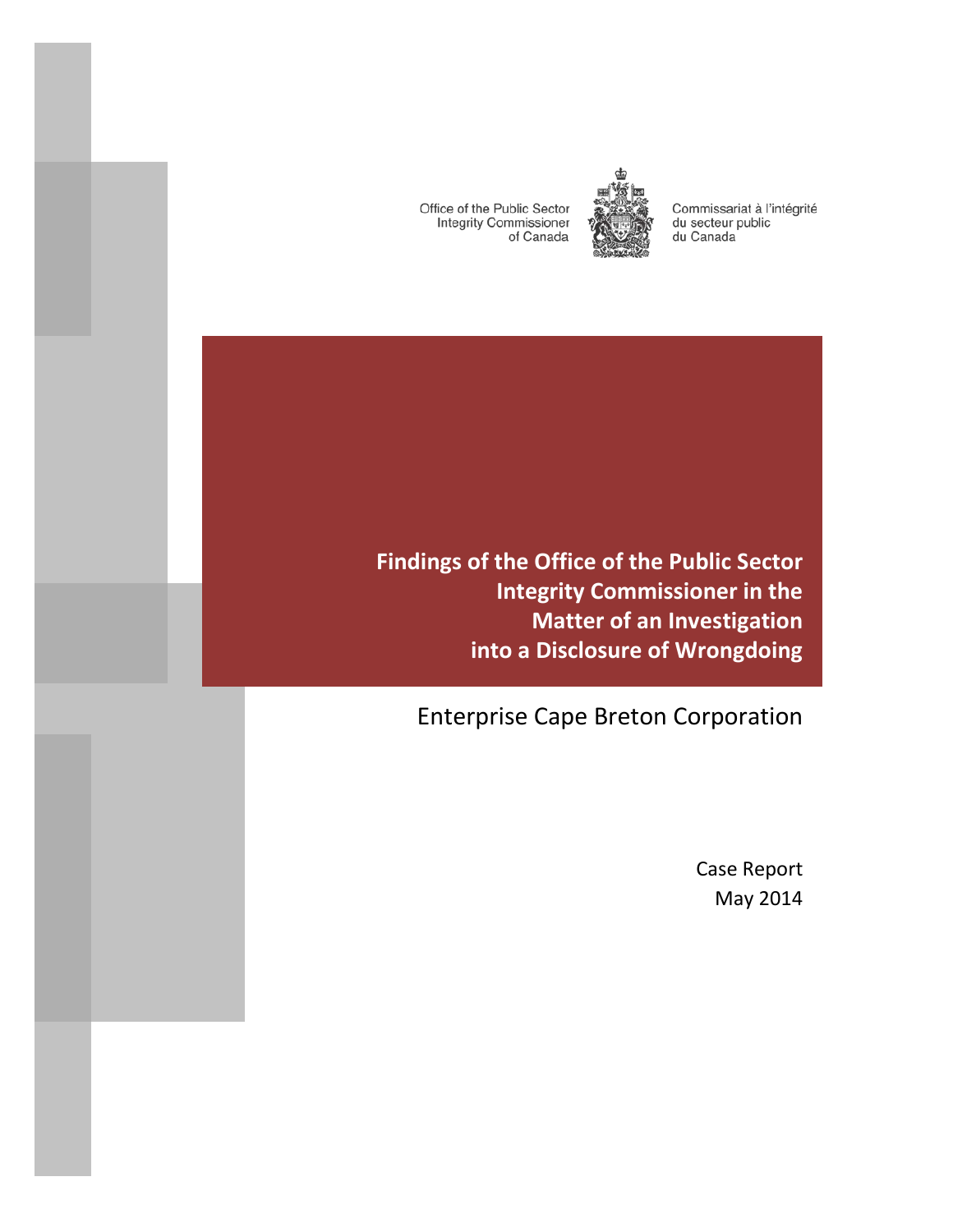The generic masculine has been used in this report to protect the identity of those concerned.

The Report is available on our Web site at: www.psic-ispc.gc.ca

For copies of the Report or other Office of the Public Sector Integrity Commissioner of Canada publications, contact:

Office of the Public Sector Integrity Commissioner of Canada 60 Queen Street,  $7^{\text{th}}$  Floor Ottawa, ON K1P 5Y7 Tel.: 613-941-6400 Toll free: 1-866-941-6400 Fax: 613-941-6535 Email: psic-ispc@psic-ispc.gc.ca

*Ce document est également disponible en français.* 

©Minister of Public Works and Government Services Canada 2014 Cat. No.: PG4-10/2014E-PDF ISBN: 978-1-100-23821-0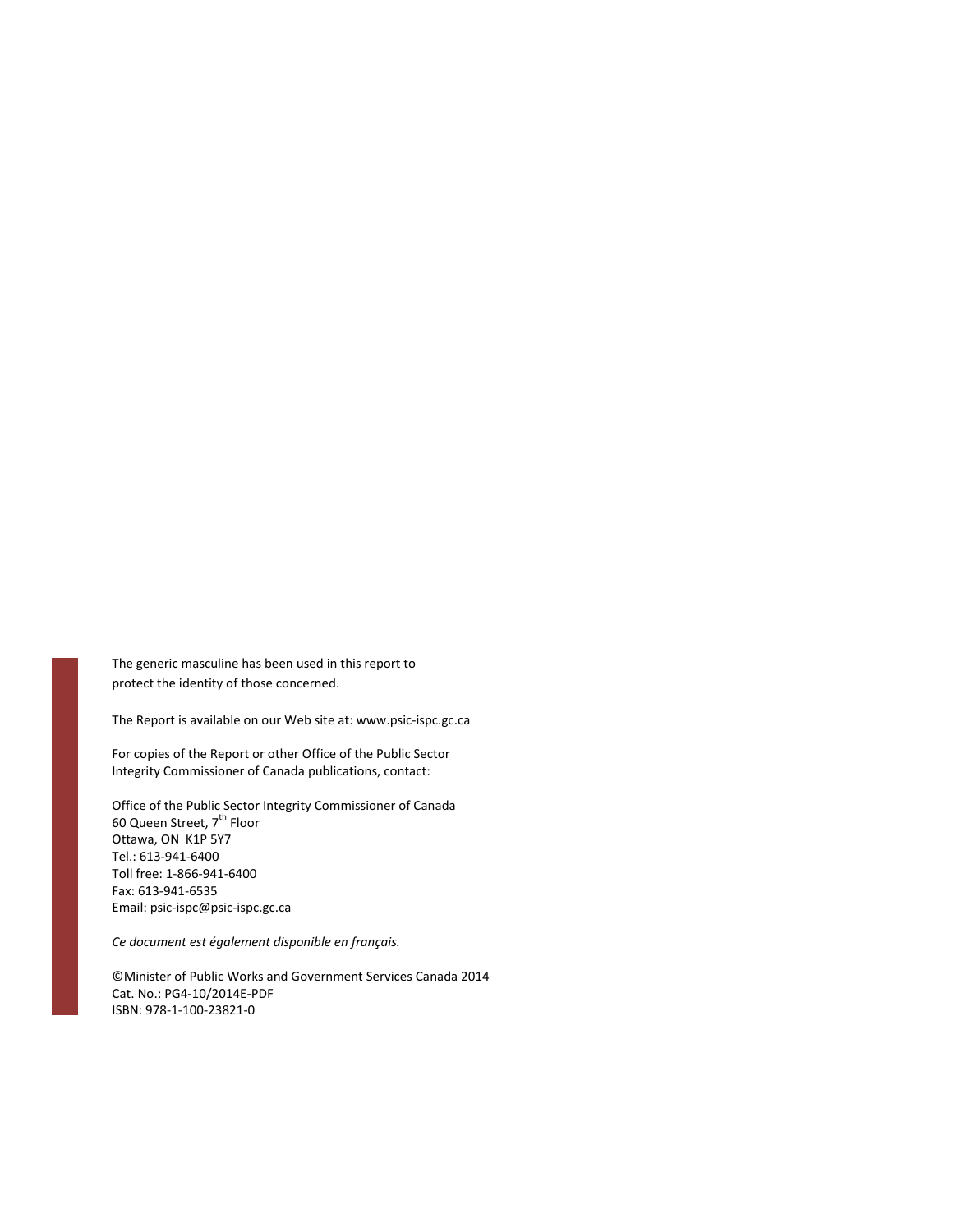The Honourable Noël A. Kinsella Speaker of the Senate The Senate Ottawa, Ontario K1A 0A4

Dear Mr. Speaker:

I have the honour of presenting you with the Office of the Public Sector Integrity Commissioner of Canada's Case Report of Findings in the Matter of an Investigation into a Disclosure of Wrongdoing at Enterprise Cape Breton Corporation, which is to be laid before the Senate in accordance with the provisions of subsection 38 (3.3) of the *Public Servants Disclosure Protection Act*.

Yours sincerely,

mario Din

Mario Dion Public Sector Integrity Commissioner OTTAWA, May 2014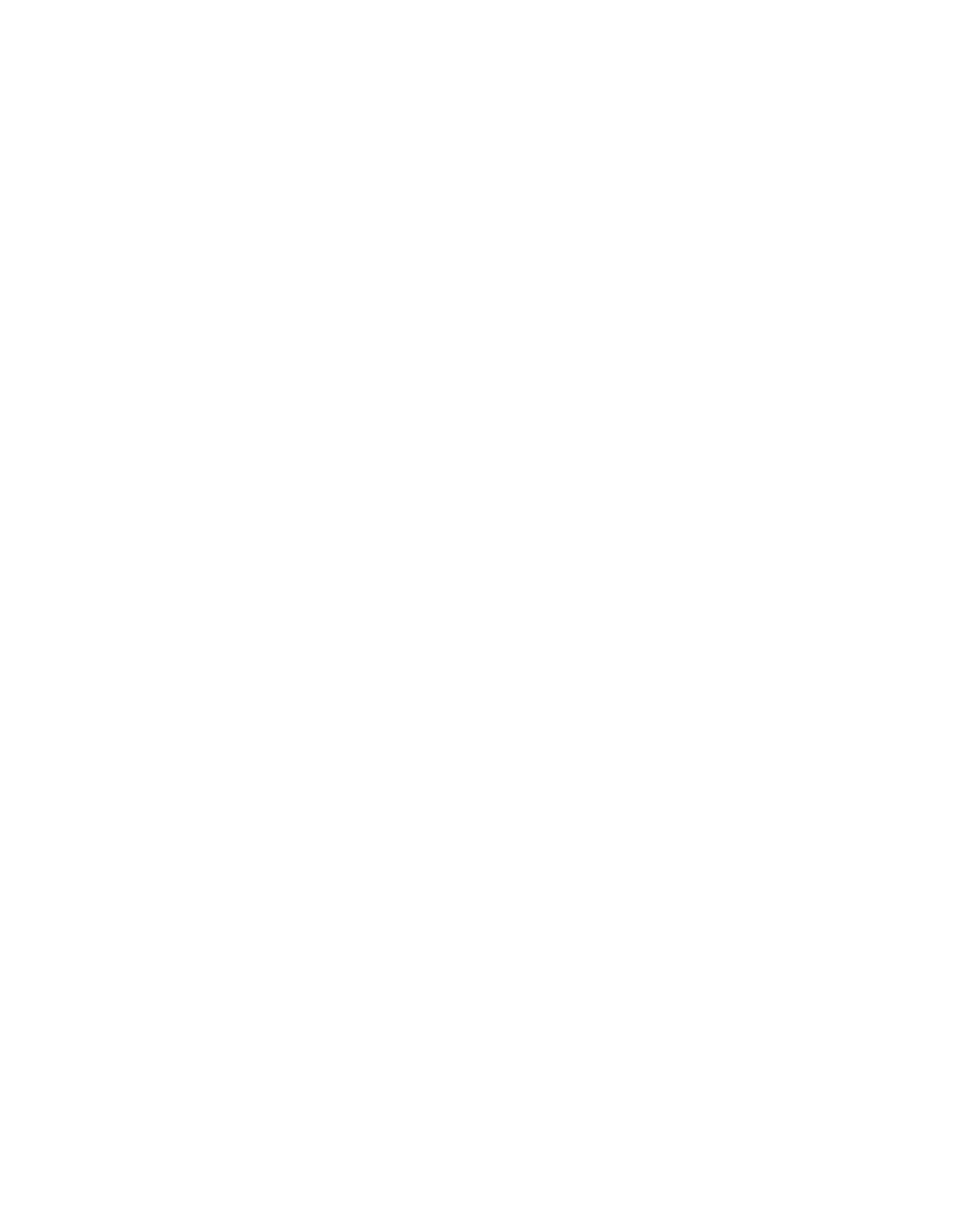The Honourable Andrew Scheer, M.P. Speaker of the House of Commons House of Commons Ottawa, Ontario K1A 0A6

Dear Mr. Speaker:

I have the honour of presenting you with the Office of the Public Sector Integrity Commissioner of Canada's Case Report of Findings in the Matter of an Investigation into a Disclosure of Wrongdoing at Enterprise Cape Breton Corporation, which is to be laid before the House of Commons in accordance with the provisions of subsection 38 (3.3) of the *Public Servants Disclosure Protection Act*.

Yours sincerely,

mario Din

Mario Dion Public Sector Integrity Commissioner OTTAWA, May 2014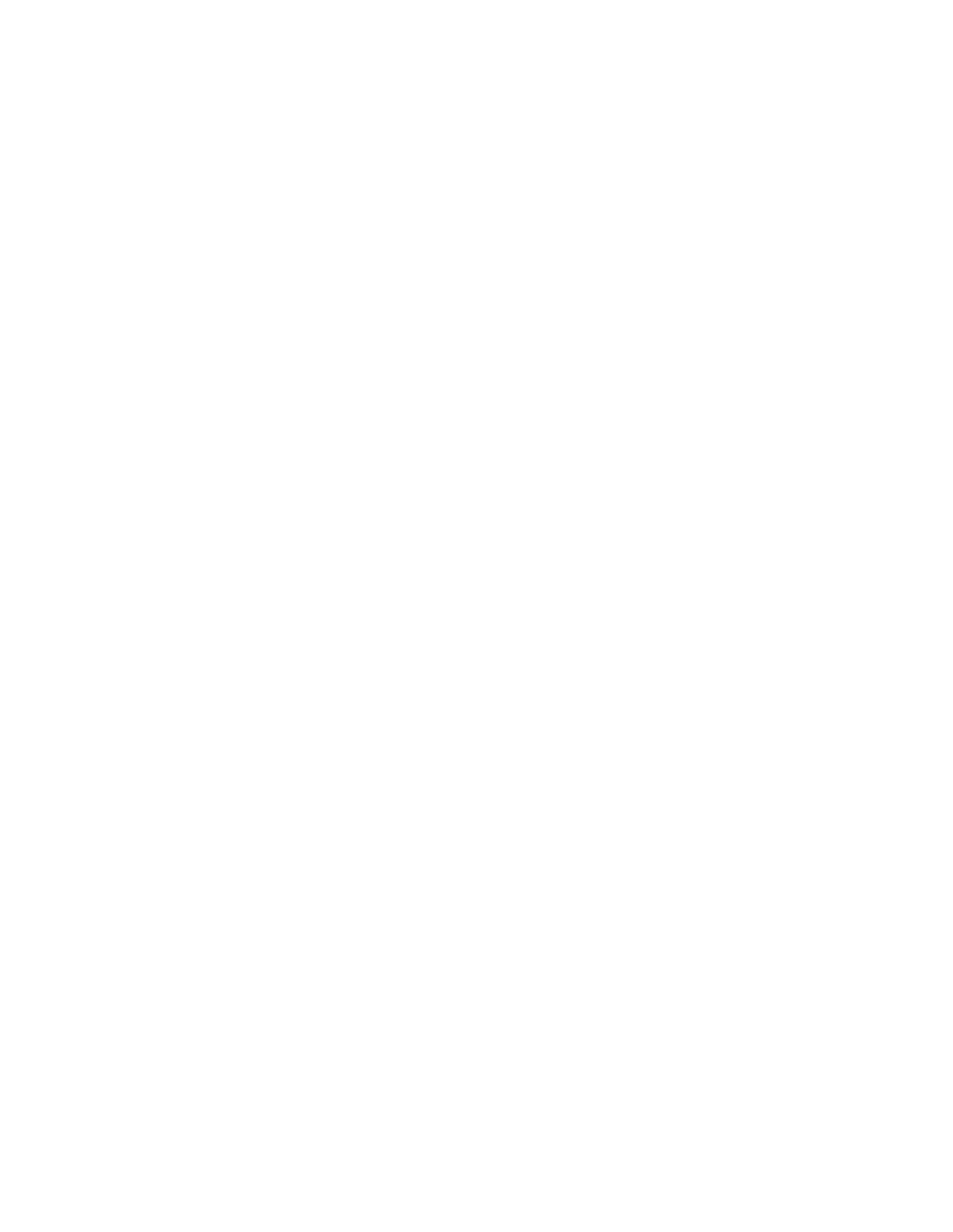# **Table of Contents**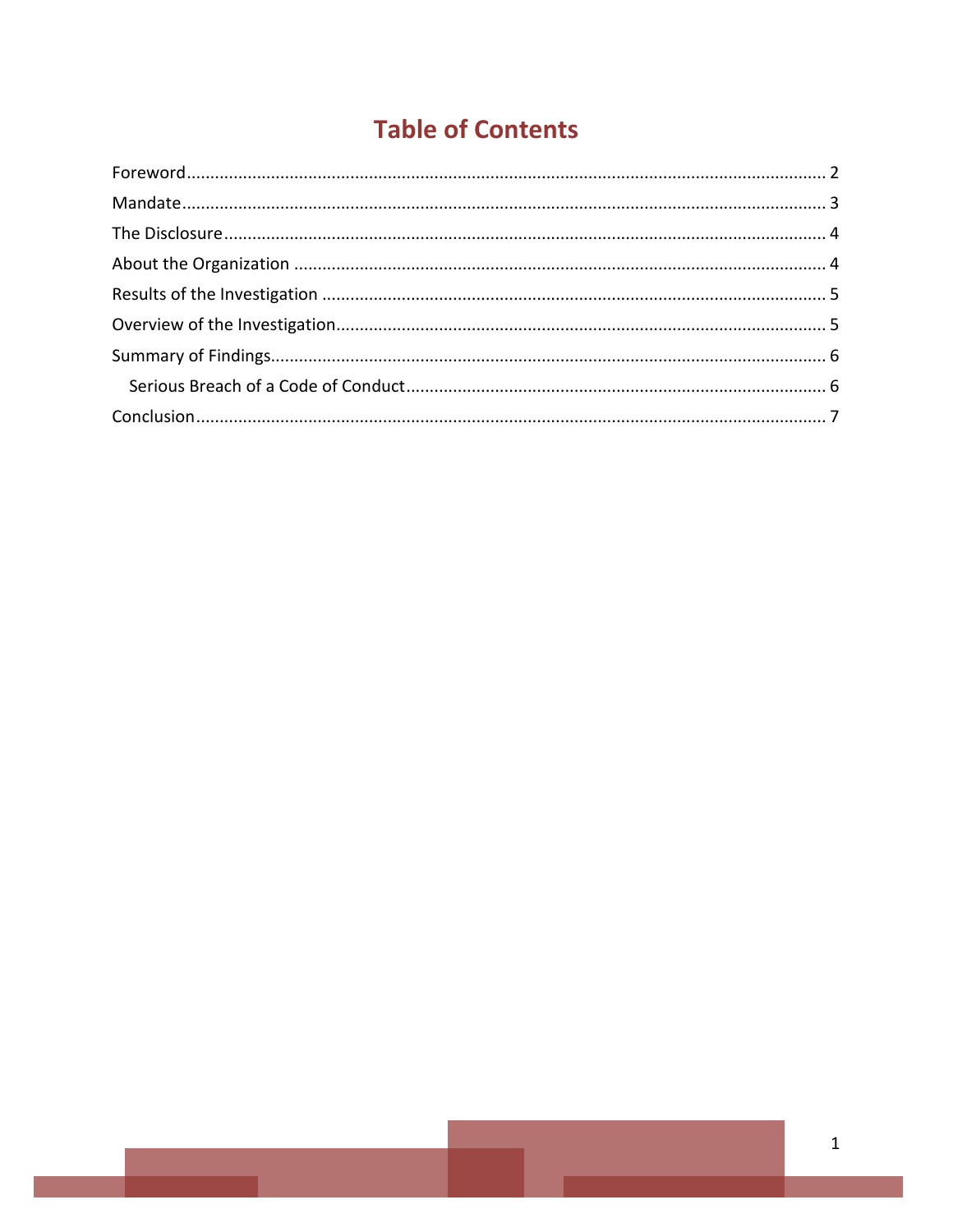#### <span id="page-7-0"></span>**Foreword**

I present you with this case report of founded wrongdoing, which I have tabled in Parliament as required by the *Public Servants Disclosure Protection Act,* S.C., 2005, c.46 (the *Act*).

The *Act* was created to provide a confidential whistleblowing mechanism in the federal public sector to respond to the need to address and prevent cases of wrongdoing. The disclosure regime established under the *Act* is meant not only to stop these actions from continuing and to signal the need for corrective action, but also to act as a general deterrent throughout the federal public sector. This is the reason why founded cases of wrongdoing are required by the *Act* to be reported to Parliament, which is a powerful tool of transparency and public accountability.

From time to time, such as in this case, information related to disclosures that I receive is shared publicly by outside parties. My Office is bound by strict confidentiality obligations. It is important to protect the identity of all parties and to ensure that procedural fairness and natural justice are respected. As a result, no one from the Office can speak to any ongoing investigation or even confirm or deny the existence of a disclosure of wrongdoing, nor can we provide any information once an investigation has been closed and wrongdoing was not found.

The only time we can speak of an investigation is when I have determined (or the Deputy Commissioner in matters where I need to recuse myself) that wrongdoing has been committed and when a Case Report is tabled in Parliament.

In this matter, relating to Mr. John Lynn, the Chief Executive Officer of the Enterprise Cape Breton Corporation (ECBC), I found that although Mr. Lynn had the authority to appoint four individuals without a formal process that he nonetheless seriously breached ECBC's own code of conduct which resulted in my making this finding of wrongdoing.

Mario Dion, Public Sector Integrity Commissioner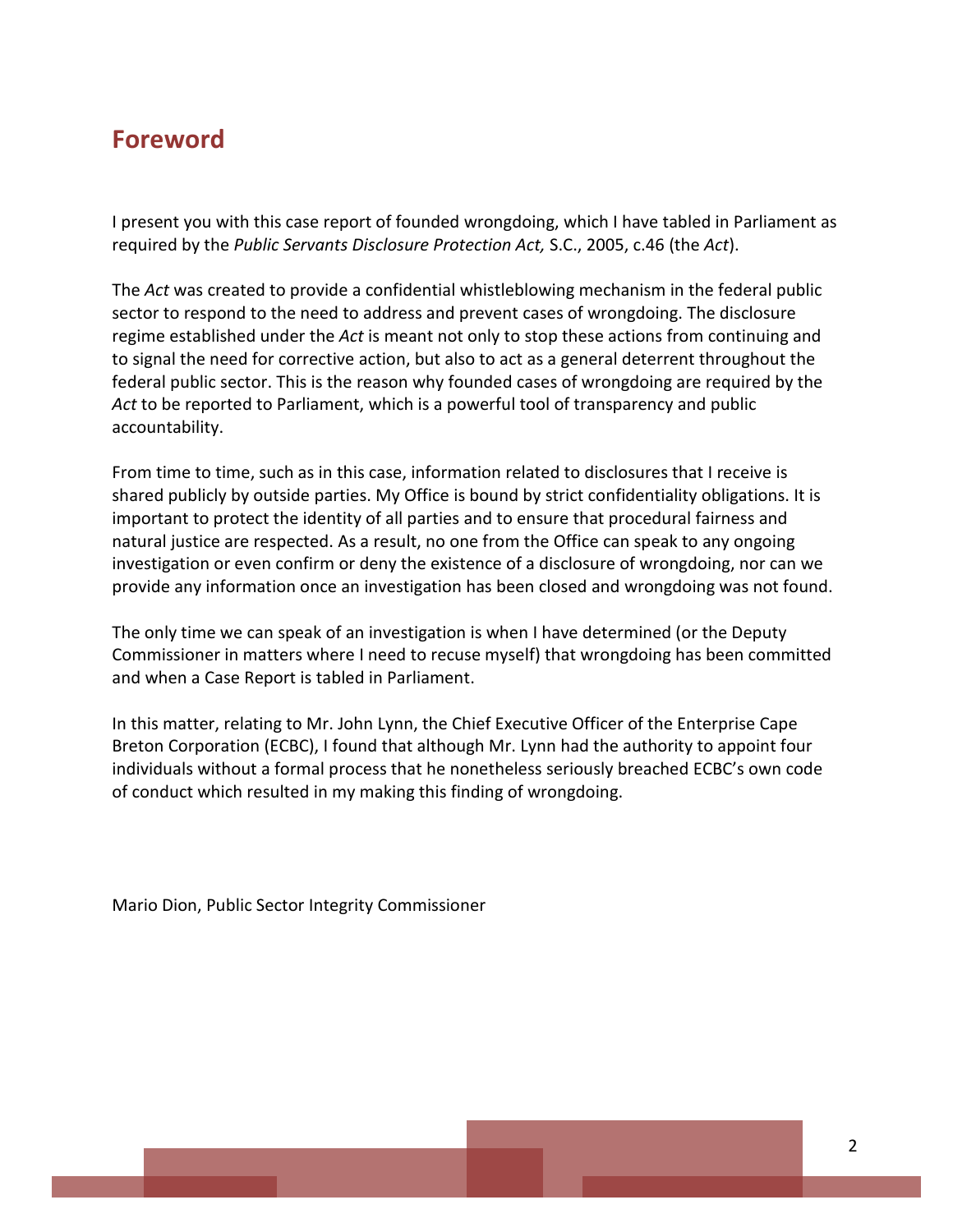## <span id="page-8-0"></span>**Mandate**

The Office of the Public Sector Integrity Commissioner of Canada is an independent organization created in 2007 to establish a safe and confidential mechanism for public servants or members of the public to disclose wrongdoing in, or relating to, the federal public sector. Specifically, my Office has the mandate to investigate disclosures of alleged wrongdoing and complaints of reprisal brought forward under the *Public Servants Disclosure Protection Act* (the *Act*)*.*

Section 8 of the *Act*, defines wrongdoing as:

- *(a)* a contravention of any Act of Parliament or of the legislature of a province, or of any regulations made under any such Act, other than a contravention of section 19 of this *Act*;
- *(b)* a misuse of public funds or a public asset;
- *(c)* a gross mismanagement in the public sector;
- *(d)* an act or omission that creates a substantial and specific danger to the life, health or safety of persons, or to the environment, other than a danger that is inherent in the performance of the duties or functions of a public servant;
- *(e)* a serious breach of a code of conduct established under section 5 or 6; and
- *(f)* knowingly directing or counselling a person to commit a wrongdoing set out in any of paragraphs *(a)* to *(e)*.

The purpose of investigations into disclosures is, according to the *Act*, to bring the findings of wrongdoing to the attention of the organization's chief executive and to make recommendations for corrective action.

Under subsection 38 (3.3) of the *Act*, I must report to Parliament founded cases of wrongdoing within sixty days after the conclusion of an investigation. This Case Report addresses one such investigation and the findings related to the allegations of wrongdoing brought forward to my Office.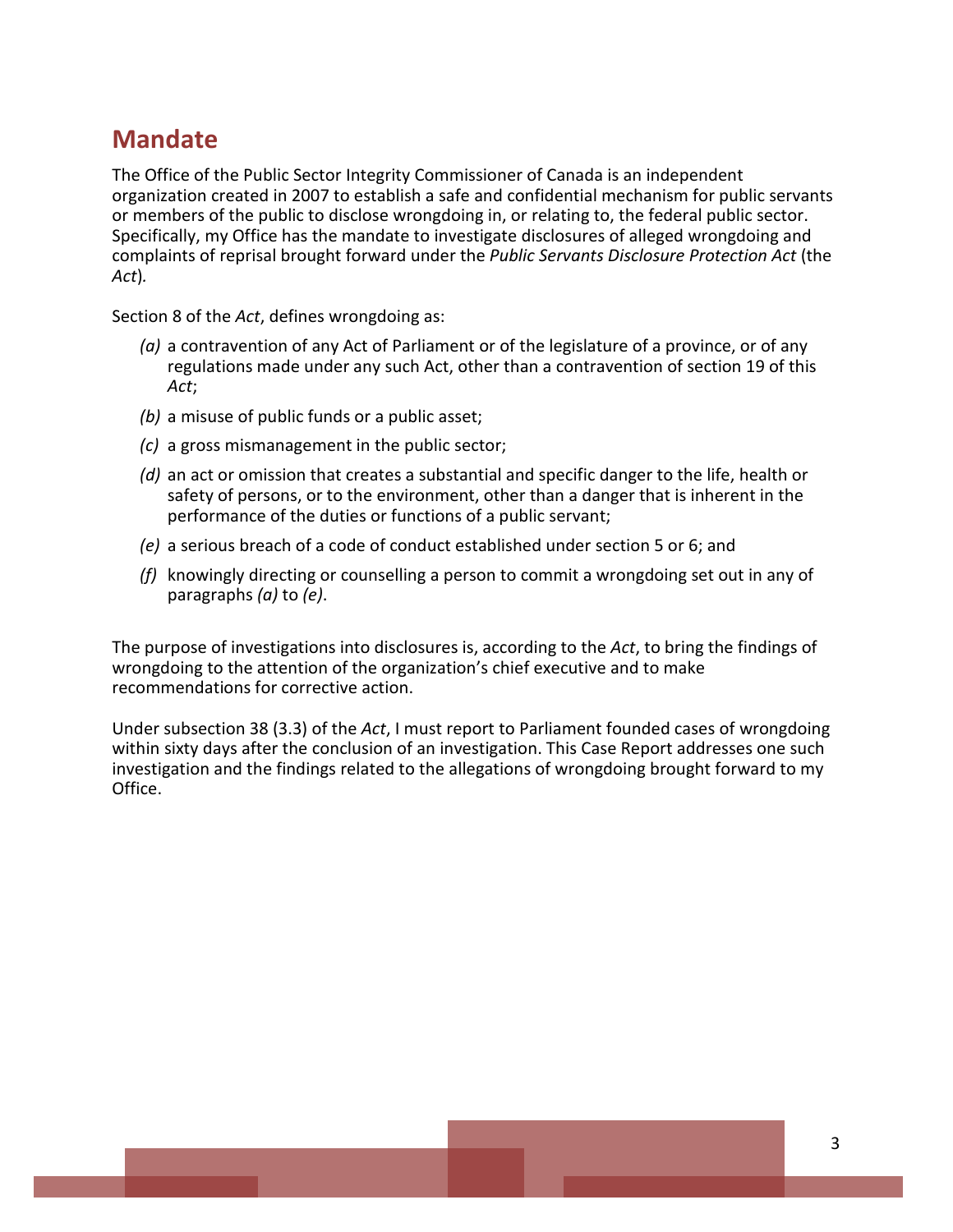### <span id="page-9-0"></span>**The Disclosure**

On January 3, 2013, I received a disclosure of wrongdoing alleging that Enterprise Cape Breton Corporation's (ECBC) Chief Executive Officer, Mr. John Lynn, improperly appointed four individuals to ECBC positions in 2009/2010. It was alleged that these appointments were made under political influence and not based on merit or following a competitive process, and further depicted as "patronage appointments". It was also alleged that under political influence, Mr. Lynn improperly contracted the consulting services of another individual at ECBC. Finally, it was claimed that Mr. Lynn did not manage an ECBC-funded Ben Eoin marina project in accordance with its intended purpose; specifically, that he reserved most of the marina's berths for his own usage as well as that of his associates, which was considered to be incompatible with ECBC's obligations under section 33 of the *Enterprise Cape Breton Corporation Act* to broaden the base of the region's economy.

After a detailed analysis of the information provided, I ordered the commencement of an investigation, on June 7, 2013, to determine whether these alleged actions constituted a gross mismanagement and/or a serious breach of a code of conduct; wrongdoings as defined at paragraphs 8(*c*) and (*e*) of the *Act*.

## <span id="page-9-1"></span>**About the Organization**

Enterprise Cape Breton Corporation is a federal Crown corporation that was created to promote and assist the financing and development of Cape Breton Island and the Mulgrave area. Its mission statement reads: *In partnership with all levels of government, the private sector and other community stakeholders, ECBC will use its broad and flexible powers to assist, promote and co-ordinate efforts that foster an environment supportive of the generation of wealth to effect sustainable job creation throughout Cape Breton Island and Mulgrave.*

Crown corporations are established by an act of Parliament and report to Parliament via a minister. While Crown corporations operate at arm's length from the government, as public institutions, they are ultimately accountable to the government. ECBC is still subject to the control and accountability regime set out in the *Financial Administration Act* and reports to Parliament through the Minister responsible for the Atlantic Canada Opportunities Agency (ACOA).

On March 28, 2014, the Government of Canada introduced legislation that, once passed, would authorize ACOA to assume responsibility for the economic and community development activities of ECBC.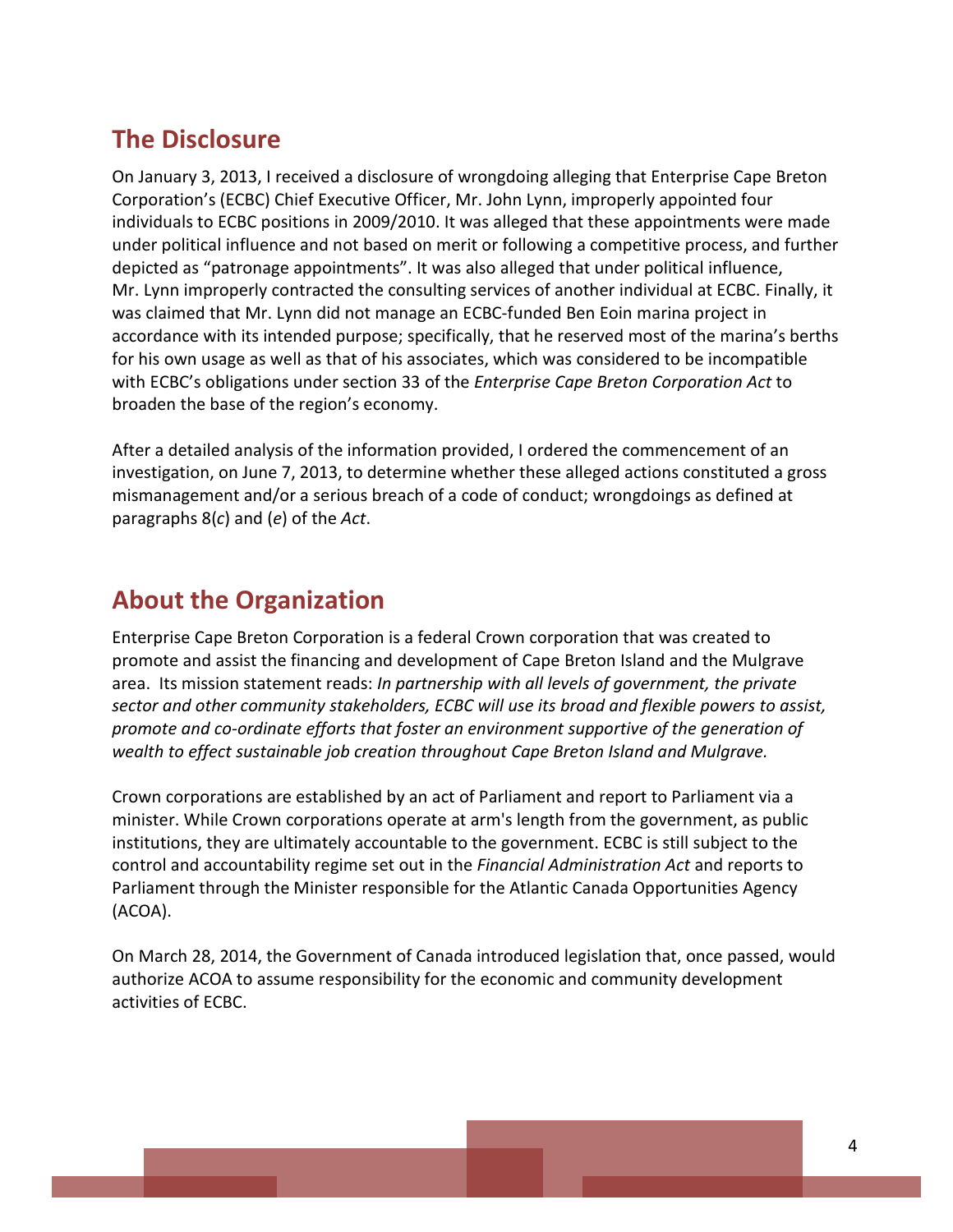# <span id="page-10-0"></span>**Results of the Investigation**

The investigation found that:

- **Mr. Lynn committed a serious breach of ECBC's Employment Conduct and Discipline Policy, which was ECBC's own code of conduct at the time. This finding is as a result of the appointment of four individuals with ties to the Conservative Party of Canada or the Progressive Conservative Party of Nova Scotia into executive positions at ECBC with little or no documented justifications and without demonstrating that the appointments were merit-based. These appointments leave the appearance that they were partisan appointments.**
- **Although Mr. Lynn's appointment decisions were inconsistent with good governance standards, it was determined that the circumstances did not amount to a gross mismanagement because the investigation did not demonstrate that his decisions affected ECBC's ability to carry out its mandate.**

The information gathered during this investigation *did not* substantiate the following allegations:

- **That Mr. Lynn committed a wrongdoing with respect to the contracting of the consulting services of another individual at ECBC and**
- **That he committed a wrongdoing with respect to the management of the Ben Eoin marina project.**

# <span id="page-10-1"></span>**Overview of the Investigation**

The investigation, carried out by Stefanie Dumas and Raynald Lampron, both of my Office, included a collection and analysis of information as well as information obtained from witnesses which also included written representation made by Mr. Lynn or on his behalf.

Following the careful analysis of all the information obtained, I determined that there could be sufficient grounds to make a finding of wrongdoing that could adversely affect Mr. Lynn. Consequently, and in keeping with our obligations under the *Act*, my Office provided both Mr. Lynn and ECBC's Acting Chief Executive Officer, Ms. Marlene Usher, with a copy of a preliminary investigation report on February 4, 2014. They were provided full and ample opportunity to comment on the allegations and the preliminary results.

At that time, I was of the view that the Clerk of the Privy Council should also be given an opportunity to comment because the allegations concerned ECBC's Chief Executive, a Governor in Council appointee, and so, a copy of these findings was also provided to Mr. Wayne G. Wouters.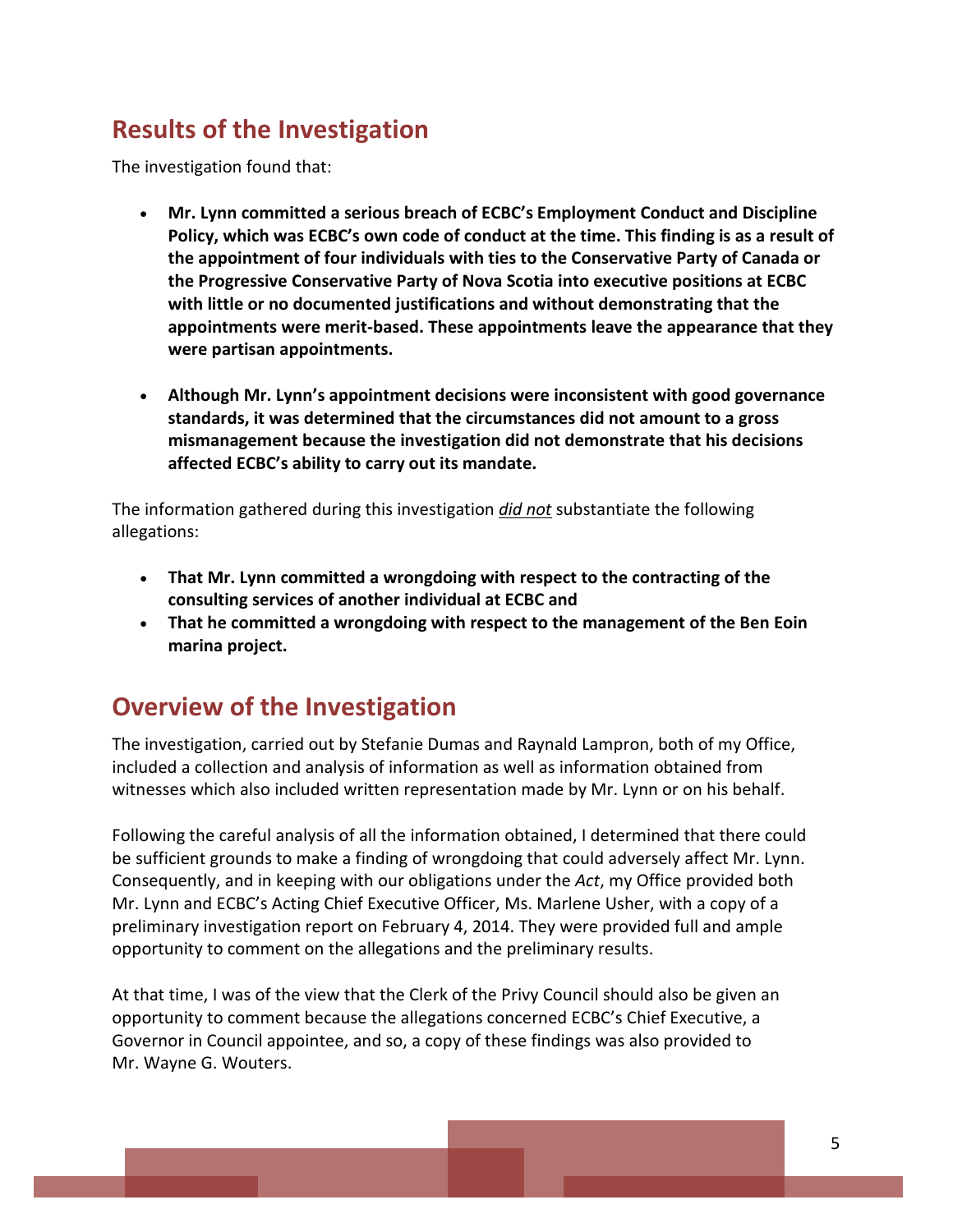In arriving at these findings, I have given due consideration to all of the information received throughout the course of this investigation, including comments on the preliminary findings provided by Mr. Lynn or his representative and Ms. Usher, the current Acting Chief Executive Officer of ECBC.

## <span id="page-11-0"></span>**Summary of Findings**

#### <span id="page-11-1"></span>*Serious Breach of a Code of Conduct*

The factors that my Office takes into consideration when determining whether an action or omission comprises a serious breach of a code of conduct include:

- the breach represents a significant departure from generally accepted practices within the federal public sector;
- the impact or potential impact of the breach on the organization's employees, clients and the public trust is significant;
- the alleged wrongdoer occupies a position that is of a high level of seniority or trust within the organization;
- there are serious errors which are not debatable among reasonable people;
- the breach of the applicable code(s) of conduct is systemic or endemic;
- there is a repetitive nature to the breaches of the applicable code(s) of conduct or they have occurred over a significant period of time; and
- there is a significant degree of wilfulness or recklessness related to the breach of the applicable code(s) of conduct.

In determining that the conduct and actions of Mr. Lynn were sufficient to constitute a serious breach of a code of conduct, the following factors were taken into account:

- There was an element of deliberateness to Mr. Lynn's actions. The four individuals appointed to ECBC positions had publicly known ties to the Conservative Party of Canada and the Progressive Conservative Party of Nova Scotia. Three of them came from outside of the federal public sector, and all were selected with little or no documented justification, without formal process and devoid of any demonstration that they were merit-based, leaving the appearance that they were partisan appointments.
- In January 2009 Mr. Lynn directed the appointment of an individual to a newly-created position without following a competitive process or advertising this position. He directed another similar appointment in September 2009.
- In January 2010, Mr. Lynn directed the hiring of an individual who he promoted, in July 2010, to an executive position. These appointments had not been made following a competitive process, nor were they part of an advertised posting.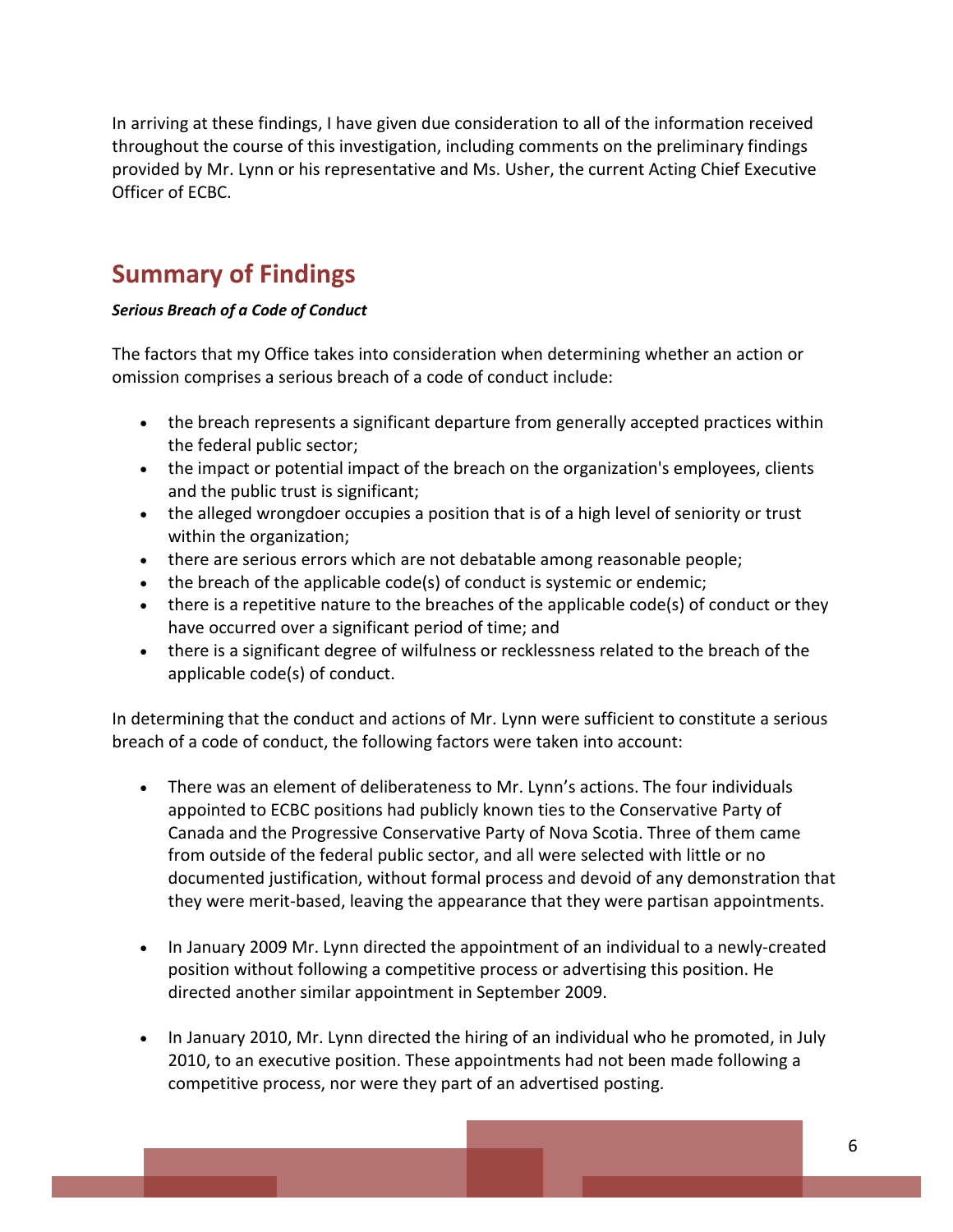- In April 2010, Mr. Lynn directed the appointment of a fourth individual into a position previously occupied by the individual appointed in January 2009 (mentioned above) and this again, without following a competitive process or advertising the position.
- ECBC's Selection Process Policy, in effect at the time, states that positions will normally be staffed following a competitive process. The fact that there were four individuals appointed into executive positions without competitive processes demonstrates that there was a pattern to Mr. Lynn's actions and that it deviated from the norm, considering that all non-executive positions were staffed via competitive processes during Mr. Lynn's tenure while all executive positions were staffed without.
- ECBC Selection Process Policy states that employees deserve to be considered for promotional opportunities and there was no indication that Mr. Lynn considered this or conducted an assessment in that regard.
- Although Mr. Lynn, as Chief Executive Officer, had the final authority in selection processes as per ECBC's Selection Process Policy, and while ECBC appointments are not made under the *Public Service Employment Act*, good governance still requires transparency and accountability. Mr. Lynn's actions were incompatible with the trust that the Government of Canada and the public has placed in him as Chief Executive Officer.
- These four ECBC executive positions were staffed with individuals who were supporters of the Conservative Party of Canada or of the Progressive Conservative Party of Nova Scotia without a competitive process, which is not in the public interest and weakens the legitimacy of the public sector and leaves the appearance of "patronage appointments".
- With regard to the partisan staffing allegations, Mr. Lynn responded that he felt they were consistent with corporate policy; with the knowledge and approval of the Board; and was consistent with his executive discretion as CEO of ECBC.

# <span id="page-12-0"></span>**Conclusion**

The allegation was that four individuals were appointed to ECBC positions based on patronage. Federal organizations are required to be impartial and politically neutral and ECBC possesses limited information to show how the four individuals, with publicly demonstrated ties to the Conservative Party of Canada or the Progressive Conservative Party of Nova Scotia, were selected and unilaterally hired by Mr. Lynn. The reasons for Mr. Lynn's actions are therefore a relevant consideration, above and beyond his response that the appointments "were made within and consistent with the executive discretion of the Chief Executive